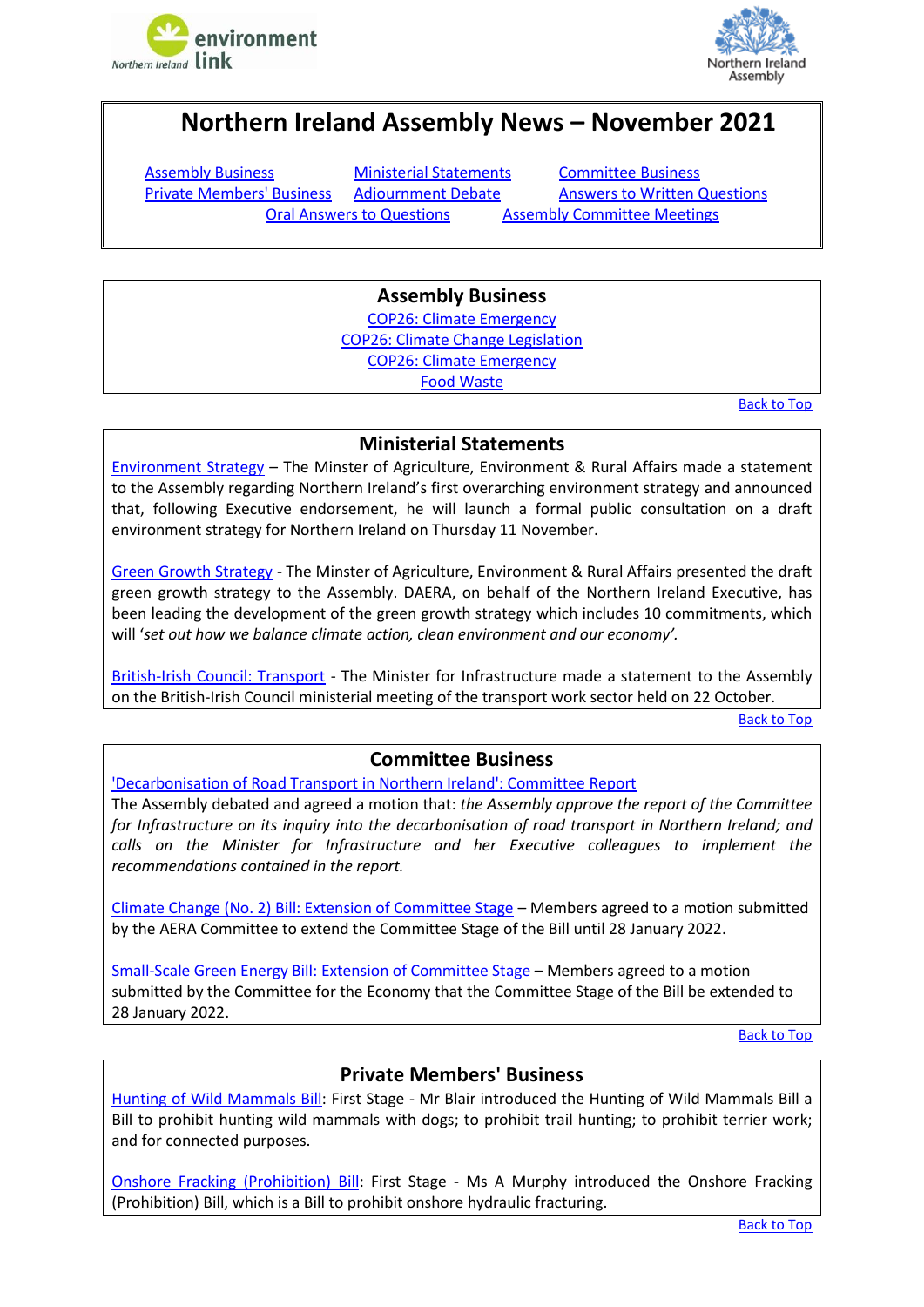<span id="page-1-0"></span>



## **Adjournment Debate**

[Water Quality and Safety at North Down Coastal Bathing Areas](http://aims.niassembly.gov.uk/officialreport/report.aspx?&eveDate=2021/11/02&docID=354735#3718105)

[Back to Top](#page-0-4)

### **Answers to Written Questions**

<span id="page-1-1"></span>**Minister of Agriculture, Environment and Rural Affairs** [Current/ future status of CNCC](http://aims.niassembly.gov.uk/questions/printquestionsummary.aspx?docid=357110) Update - A [litter strategy for Northern Ireland by 2024](http://aims.niassembly.gov.uk/questions/printquestionsummary.aspx?docid=357270) [Actions to protect and restore water habitats](http://aims.niassembly.gov.uk/questions/printquestionsummary.aspx?docid=355981) [Introduction of a ban on the sale of peat compost](http://aims.niassembly.gov.uk/questions/printquestionsummary.aspx?docid=356380) Departmental [plans to become the world's first eco](http://aims.niassembly.gov.uk/questions/printquestionsummary.aspx?docid=356871)-department [Carbon Border Adjustment Mechanism](http://aims.niassembly.gov.uk/questions/printquestionsummary.aspx?docid=357061) [Commencement order for the Environment Act 2021](http://aims.niassembly.gov.uk/questions/printquestionsummary.aspx?docid=357117) Appointment of NI Non-Executive Director of the [Office for Environmental Protection](http://aims.niassembly.gov.uk/questions/printquestionsummary.aspx?docid=357272) [Breakdown of expenditure to date on the Green Growth Strategy](http://aims.niassembly.gov.uk/questions/printquestionsummary.aspx?docid=355783) [Plans to develop bio-methane produced on farms into an energy source](http://aims.niassembly.gov.uk/questions/printquestionsummary.aspx?docid=355279) [Habitats Regulations](http://aims.niassembly.gov.uk/questions/printquestionsummary.aspx?docid=355075) [The Wildlife Order](http://aims.niassembly.gov.uk/questions/printquestionsummary.aspx?docid=355074) [ASSI Protection](http://aims.niassembly.gov.uk/questions/printquestionsummary.aspx?docid=355073) [Asbestos](http://aims.niassembly.gov.uk/questions/printquestionsummary.aspx?docid=354402) Disposal [Role of newly appointed Clean Air Champion](http://aims.niassembly.gov.uk/questions/printquestionsummary.aspx?docid=356761) [Steps taken to address microplastic pollution of waterways](http://aims.niassembly.gov.uk/questions/printquestionsummary.aspx?docid=356199) [New Green Growth and Climate Action division within DAERA](http://aims.niassembly.gov.uk/questions/printquestionsummary.aspx?docid=355978) [Adequacy of flood defences in Northern Ireland](http://aims.niassembly.gov.uk/questions/printquestionsummary.aspx?docid=355784) **Minister for Communities** [Measures to ensure the maintenance of listed and historic buildings](http://aims.niassembly.gov.uk/questions/printquestionsummary.aspx?docid=354377) **Minister of Finance** [UK Shared Prosperity Fund](http://aims.niassembly.gov.uk/questions/printquestionsummary.aspx?docid=357965) **Minister of Health** [Cost of air pollution to the health service](http://aims.niassembly.gov.uk/questions/printquestionsummary.aspx?docid=358789) **Minister for Infrastructure** Discharge of [untreated sewage into Northern Ireland's ri](http://aims.niassembly.gov.uk/questions/printquestionsummary.aspx?docid=356708)vers and seas [Long-term plans for pop-up](http://aims.niassembly.gov.uk/questions/printquestionsummary.aspx?docid=356032) cycle lanes

[Proposals for converting buses from diesel towards electric power](http://aims.niassembly.gov.uk/questions/printquestionsummary.aspx?docid=356174)

#### **Minister of Justice**

[Role in implementing the Aarhus Convention on access to justice in NI](http://aims.niassembly.gov.uk/questions/printquestionsummary.aspx?docid=356205)

[Back to Top](#page-0-4)

### **Oral Answers to Questions**

### **Minister of Agriculture, Environment & Rural Affairs**

<span id="page-1-2"></span>Islandmagee Gas Storage Project – [Departmental & ENGO Concerns \(Topical Question](http://aims.niassembly.gov.uk/officialreport/report.aspx?&eveDate=2021-11-29&docID=359050#3767056) 1) [Islandmagee Gas Storage Project](http://aims.niassembly.gov.uk/officialreport/report.aspx?&eveDate=2021-11-08&docID=356094#AQO%202680/17-22)

**Minister for Communities**

[Social Housing: Green New Builds](http://aims.niassembly.gov.uk/officialreport/report.aspx?&eveDate=2021-11-01&docID=354734#AQO%202625/17-22)

#### **Minister of Finance**

[Multi-year funding for climate mitigation](http://aims.niassembly.gov.uk/officialreport/report.aspx?&eveDate=2021-11-16&docID=356899#AQO%202742/17-22)

#### **The Executive Office**

[COP26: Implications for Northern Ireland](http://aims.niassembly.gov.uk/officialreport/report.aspx?&eveDate=2021-11-29&docID=359050#AQO%202799/17-22) [Climate Crisis: Mitigation Action](http://aims.niassembly.gov.uk/officialreport/report.aspx?&eveDate=2021-11-15&docID=356898#AQO%202714/17-22)